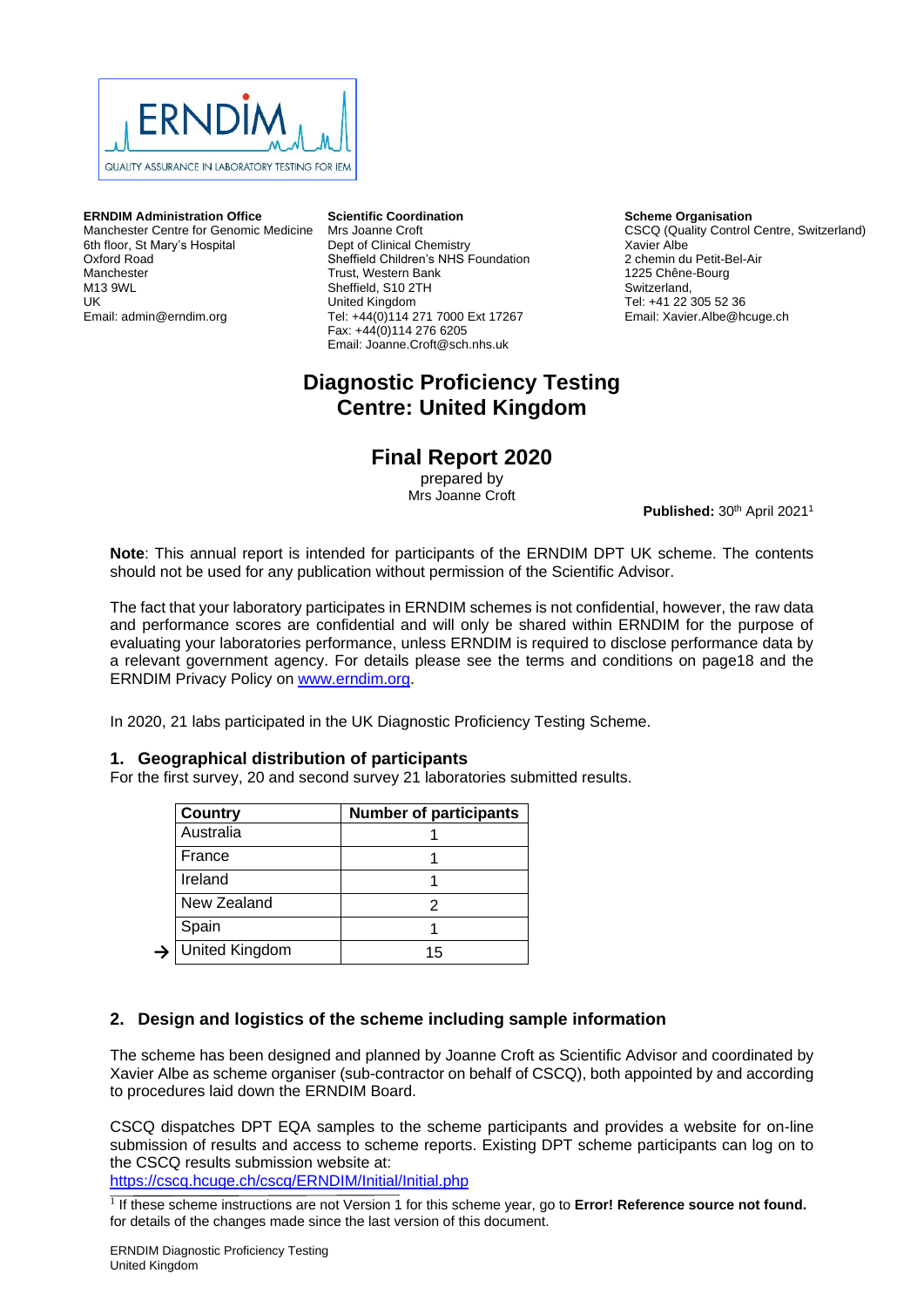| 2 surveys | Round 1: patients A, B and C |
|-----------|------------------------------|
|           | Round 2: patients D, E and F |

**Origin of patients**: all urine samples have been provided by the scheme organizers or other ERNDIM Scientific Advisors.

Patient A: Phenylketonuria – This sample was sent to all labs participating in the DPT scheme.

Patient B: MCADD

Patient C: MPS Type 6 Patient D: Aspartylglucosaminuria

Patient E: Prolidase deficiency

Patient F: Ornithine aminotransferase deficiency

The samples have been heat treated. They were pre-analysed in our institute after 3 days incubation at ambient temperature (to mimic possible changes that might arise during transport). In all six samples the typical metabolic profiles were preserved after this process. Mailing : samples were sent by DHL, FedEx or the Swiss Post at room temperature.

# **3. Tests**

Analyses of amino acids, organic acids, mucopolysaccharides, oligosaccharides and purines/pyrimidines were required in 2020.

# **4. Schedule of the scheme**

- Feb 11 2020: shipment of samples of Survey 1 and Survey 2 and of the clinical data by e-mail
- March 9 2020: analysis start and website submission availability open for Survey 1
- June 1 2020: deadline for result submission (Survey 1) (extended due to COVID)
- June 8 2020 analysis start and website submission availability open for Survey 2
- June 29 2020: deadline for result submission (Survey 2)
- July 2 2020: report of Survey 1 by e-mail
- July 23 2020: report of Survey 2 by e-mail
- September 2 2020: UK DPT Workshop held on-line
- November 19 and 20 2020: ERNDIM SAB meeting held on-line
- December 2020: Annual report with final scoring issued by e-mail

# **5. Results**

20 of 21 labs returned results for both surveys.

|                    | <b>Survey 1</b> | <b>Survey 2</b> |
|--------------------|-----------------|-----------------|
| Receipt of results | 20              |                 |
| l No answer        |                 |                 |

# **6. Web site reporting**

The website reporting system is compulsory for all centres. Please read carefully the following advice:

- Selection of tests: **don't select a test if you will not perform it**, otherwise the evaluation program includes it in the report.
- **Results** 
	- Give quantitative data as much as possible.
	- Enter the key metabolites with the evaluation **in the tables** even if you don't give quantitative data.
	- If the profile is normal: enter "Normal profile" in "Key metabolites".
	- **Don't enter results in the "comments" window**, **otherwise your results will not be included in the evaluation program.**
- Recommendations = **advice for further investigation**.
	- Scored together with the interpretative score.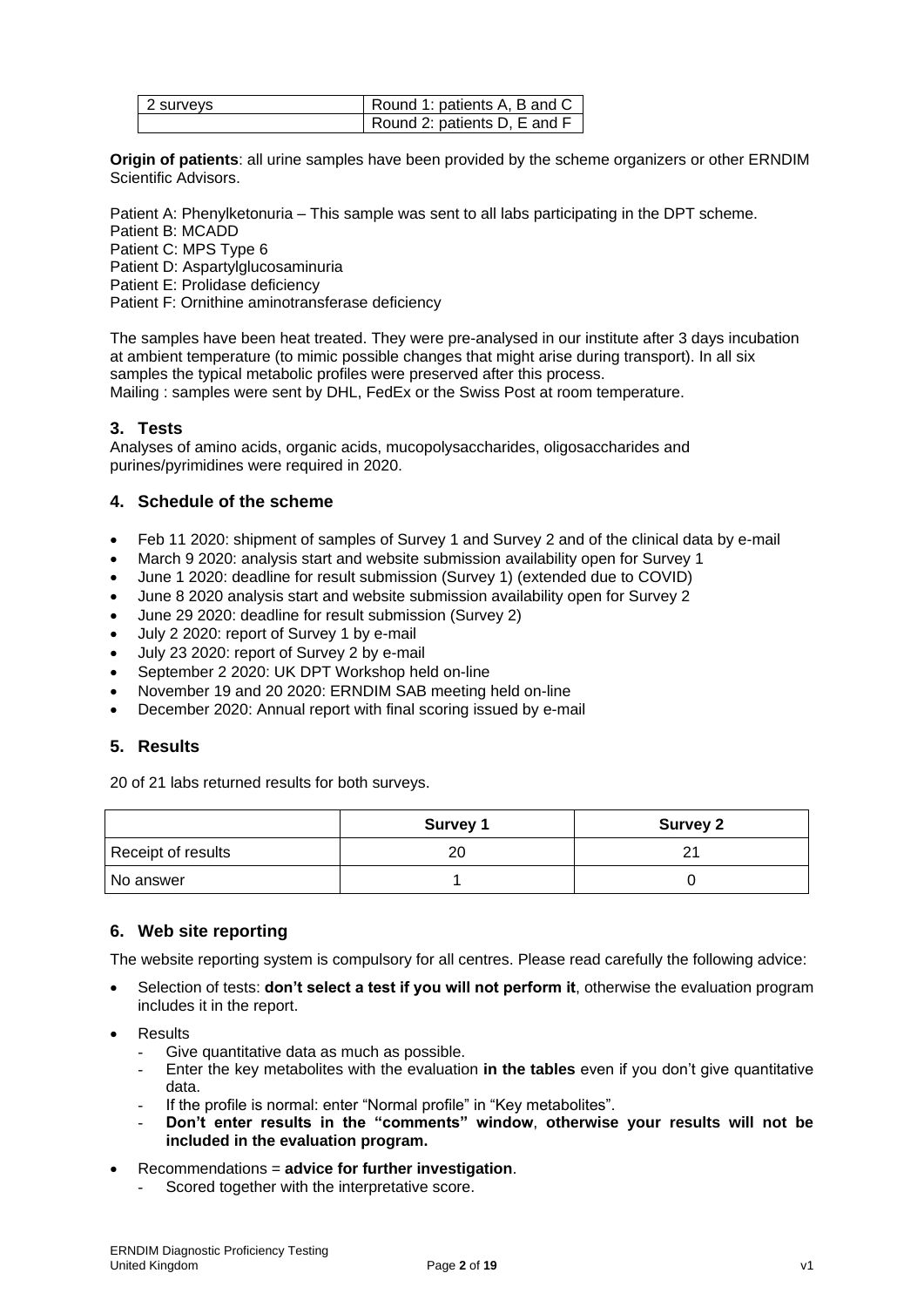- Advice for treatment are not scored.
- **Don't give advice for further investigation in "Comments on diagnosis"**: it will not be included in the evaluation program.

# **7. Scoring and evaluation of results**

*Information regarding procedures for establishment of assigned values, statistical analysis, interpretation of statistical analysis etc. can be found in generic documents on the ERNDIM website*. The scoring system has been established by the International Scientific Advisory Board of ERNDIM. Two criteria are evaluated: 1) analytical performance, 2) interpretative proficiency also considering recommendations for further investigations.

|   |                 |                               | Correct results of the appropriate tests  |  |
|---|-----------------|-------------------------------|-------------------------------------------|--|
| A |                 | Analytical performance        | Partially correct or non-standard methods |  |
|   |                 |                               | Unsatisfactory or misleading              |  |
|   |                 |                               | (diagnosis was established)<br>Good       |  |
|   |                 | Interpretative proficiency &  | Helpful but incomplete                    |  |
|   | Recommendations | Misleading or wrong diagnosis |                                           |  |

The total score is calculated as a sum of these two criteria. The maximum to be achieved is 4 points per sample. The scores were calculated only for laboratories submitting results.

Scoring and certificate of participation: scoring is carried by a second assessor who changes every year as well as by the scientific advisor. The results of DPT UK 2020 have been also scored by Dr George Ruijter, from the DPT Netherlands scheme. At the SAB meeting on 19/20th November 2020, the definitive scores have been finalized. The concept of critical error was introduced in 2014. A critical error is defined as an error resulting from seriously misleading analytical findings and /or interpretations with serious clinical consequences for the patient. Thus labs failing to make a correct diagnosis of a sample considered as eligible for this category will be deemed not to have reached a satisfactory performance even if their total points for the year exceed the limit set at the SAB. For 2020, the SAB have decided that no participants in the UK DPT scheme have made a critical error.

A certificate of participation will be issued for participation and it will be additionally notified whether the participant has received a performance support letter. This performance support letter is sent out if the performance is evaluated as unsatisfactory. Zero performance support letters will be sent by the Scheme Advisor for 2020. Any partial submitters will receive a letter from the ERNDIM Executive Administrator, Sara Gardner (1 participant this year).

# **7.1. Score for satisfactory performance**

At least 15 points from the maximum of 24 (62%).

If your laboratory is assigned poor performance and you wish to appeal against this classification please email the ERNDIM Administration Office (admin@erndim.org), with full details of the reason for your appeal, within one month receiving your Performance Support Letter.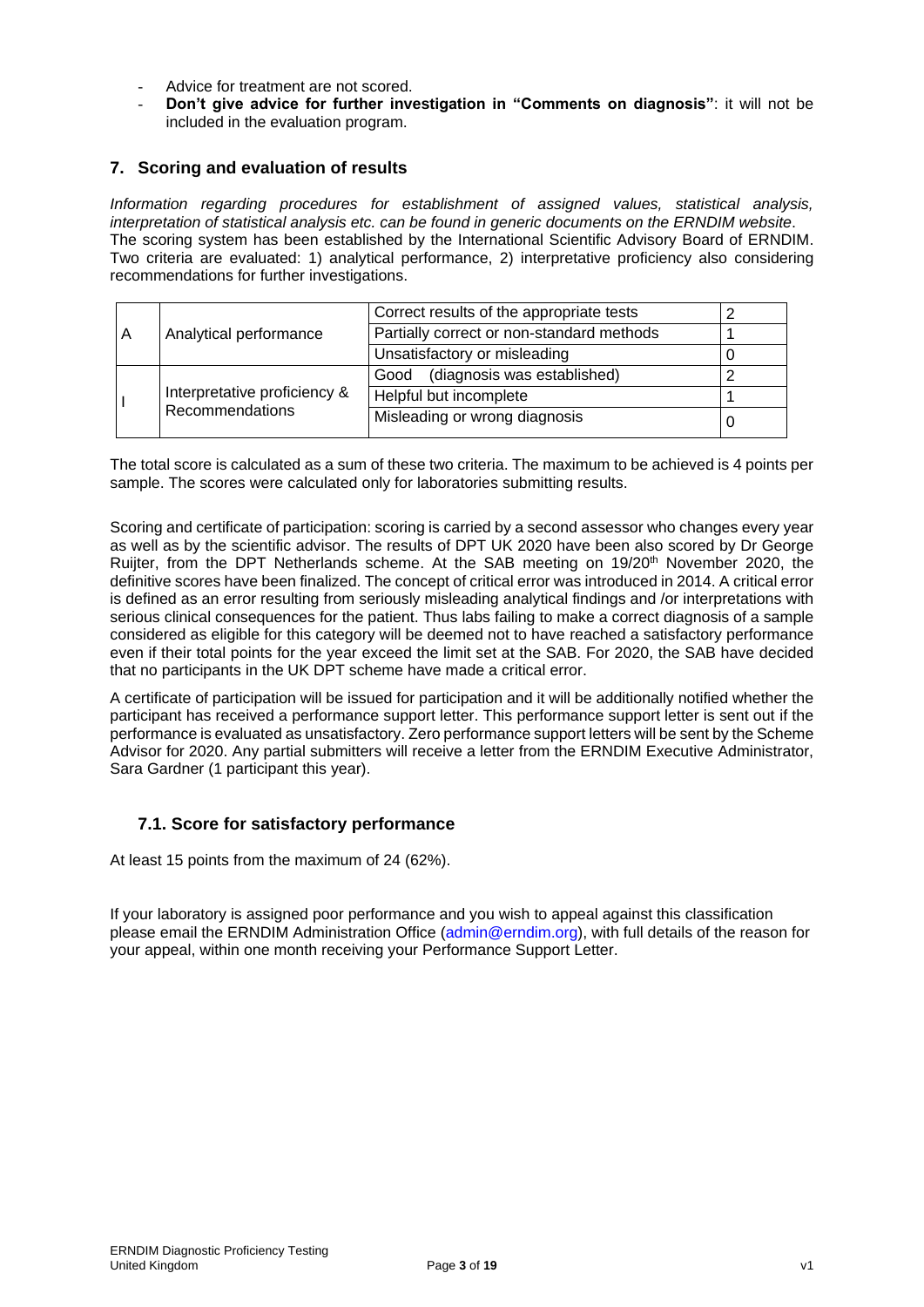# **8. Results of samples and evaluation of reporting**

# **8.1. Creatinine measurement for all samples**

Creatinine concentrations provided for each sample by each participating laboratory are shown in the graph below. Agreement between laboratories is good.



# **8.2. Patient A**

Phenylketonuria

#### **Patient details provided to participants**

Adult patient investigated due to spastic paraparesis, leukodystrophy and hemolytic uremic syndrome

# **Patient details**

Adult patient investigated due to spastic paraparesis, leukodystrophy and hemolytic uremic syndrome. Undiagnosed (and untreated) patient with phenylketonuria (PKU): he did not benefit from neonatal screening. No further information available.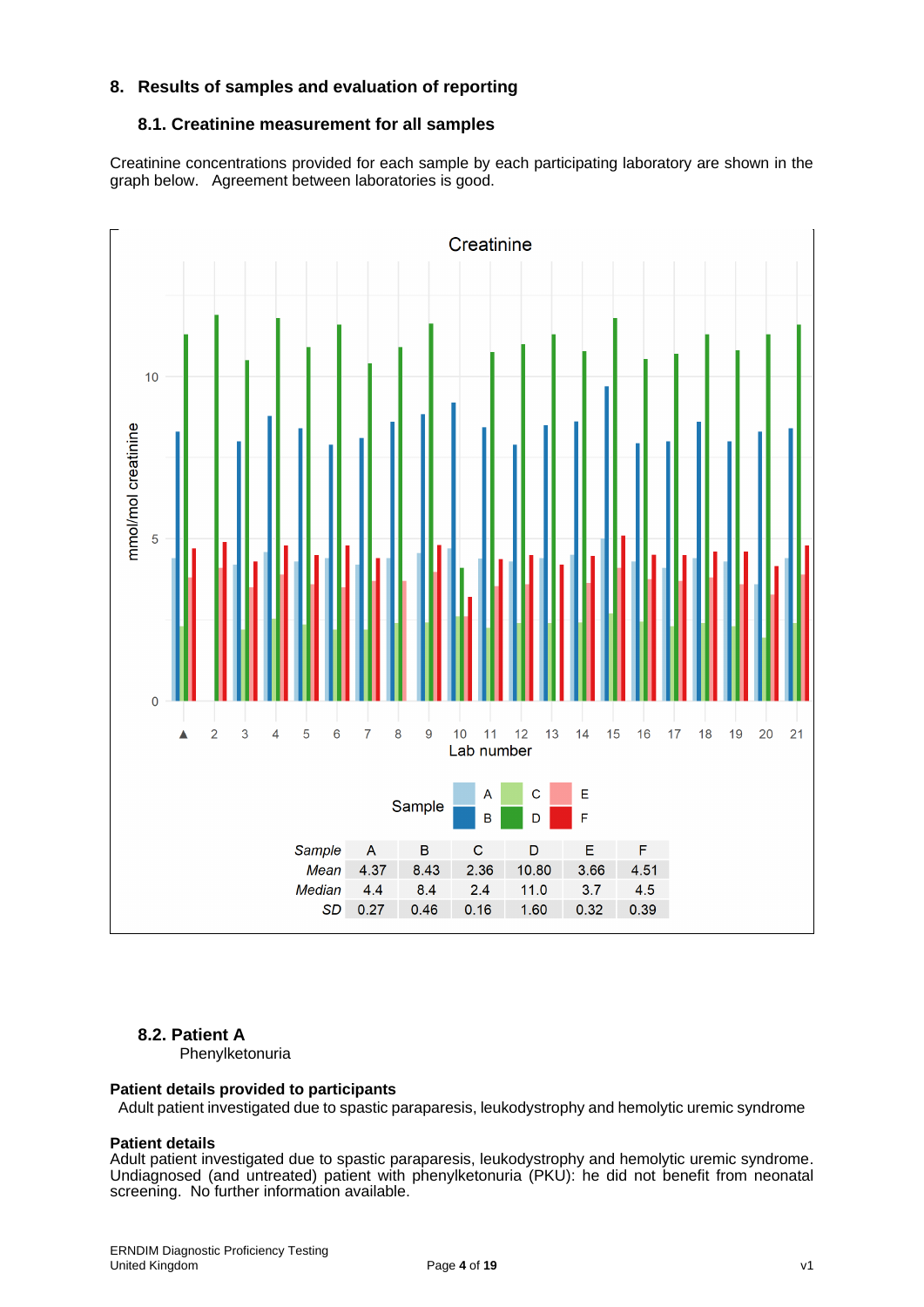## **Analytical performance**

20 of 21 participants reported on this sample. 19/20 laboratories performed amino acids screening and/or quantitation. All reported increased phenylalanine. Of these, 16 provided a quantitative result for Phenylalanine (Mean = 77 µmol/mmol creatinine, Range = 66 – 90 µmol/mmol creatinine). Sheffield Children's NHS Foundation Trust reference range  $= 2 - 19$  µmol/mmol creatinine (for  $> 13$  years old). The remaining laboratory reported seeing phenylalanine on organic acid analysis.

All laboratories detected increased concentration of at least one of the metabolites associated with phenylketonuria by organic acid analysis (i.e. phenyllactic acid, phenylpyruvic acid, mandelic acid, phenylacetic acid, N-acetylphenylalanine).

Only 1 participant in the UK DPT scheme performed pterin analysis and reported normal biopterin and neopterin results.

## **Diagnosis / Interpretative proficiency**

All participants included phenylketonuria in their diagnoses.

#### **Recommendations**

All 20 participants suggested plasma amino acids. Other recommendations provided are as below:

11/20 – genetic confirmation (*PAH* gene or BH4 metabolism)

14/20 – referral to metabolic clinician and/or dietetic team

- 11/20 pterin analysis
- 9/20 sibling/family member testing

#### **Scoring**

- **Analytical**
- Increased concentration of phenylalanine 1 mark
- Increased concentration of at least one organic acid amongst phenyllactic acid, phenylpyruvic acid, mandelic acid, phenylacetic acid, N-acetylphenylalanine – 1 mark
- **Interpretation** 
	- Phenylketonuria as first or alternative diagnosis score 2 marks

#### **Overall impression**

Analytical and interpretive proficiency was excellent for this sample with all laboratories who submitted a result gaining 4 marks.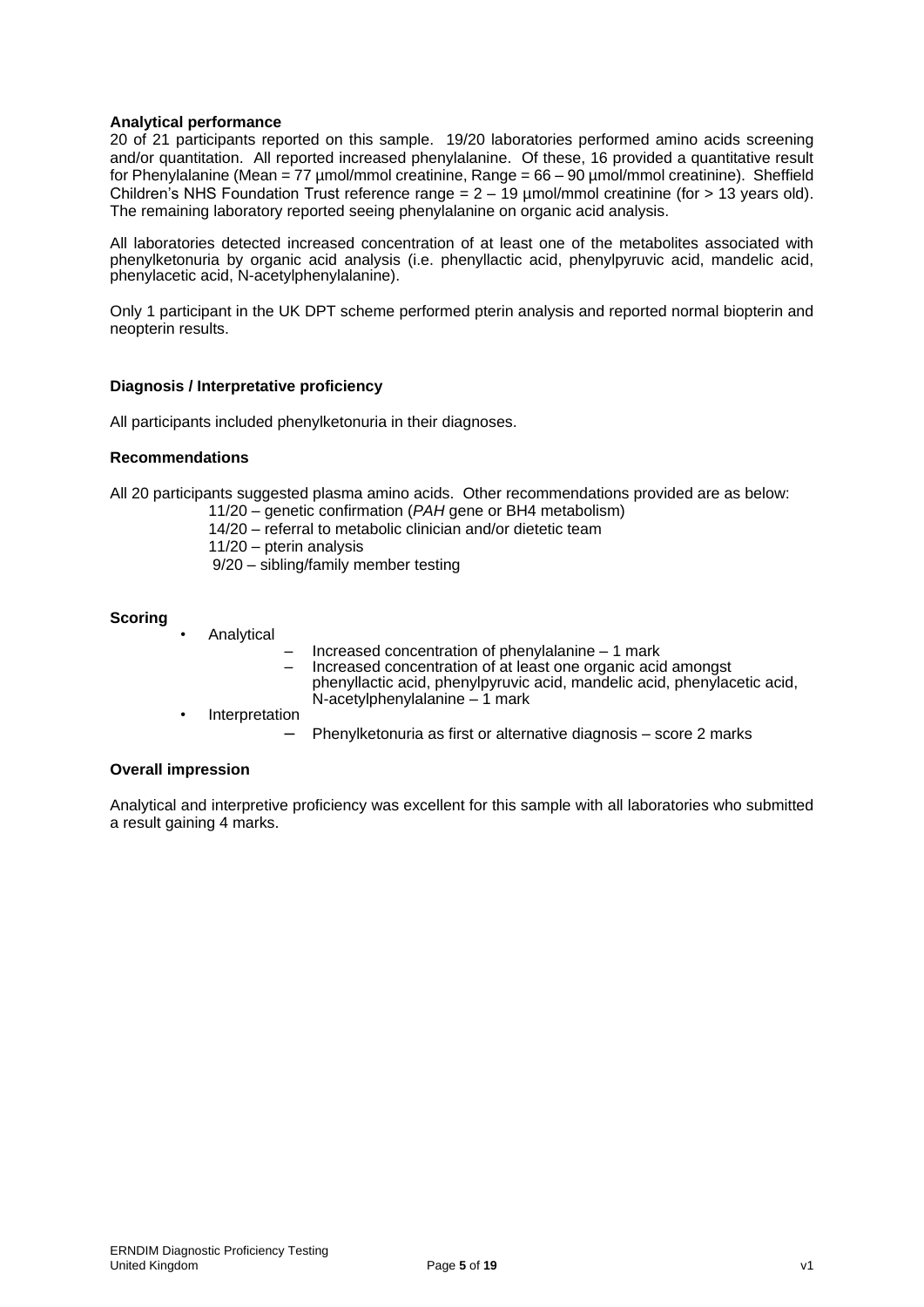# **8.3. Patient B**

Medium chain Acyl-CoA dehydrogenase deficiency.

#### **Patient details provided to participants**

Hypoglycaemia following episode of diarrhoea and vomiting

## **Patient details**

This sample came from a patient with medium chain acyl-CoA dehydrogenase deficiency. No further information is available.

#### **Analytical performance**

20 of 21 participants reported on this sample. 20/20 participants scored 2 marks for analysis - all detected the increased abnormal organic acid metabolites (hexanoylglycine, phenylpropionylglycine and suberylglycine).

#### **Diagnosis / Interpretative proficiency**

20/20 participants gave MCADD as their primary diagnosis. 4/20 gave multiple acyl CoA dehydrogenase deficiency (MADD/GA2) as an alternative diagnosis.

## **Recommendations**

- 20/20 plasma/dried blood spot acylcarnitines
- 20/20 genetic analysis of the *ACADM* gene
- 14/20 urgent referral to metabolic team/consultant
- 10/20 sibling testing (some mentioned future siblings)

#### **Scoring**

- **Analytical** 
	- At least 2 of the abnormal metabolites associated with MCADD seen on organic acid analysis - hexanoylglycine, phenylpropionylglycine, suberylglycine – 2 marks
	- **Interpretation** 
		- MCADD as first or alternative diagnosis 2 marks

## **Overall impression**

Analytical and interpretive proficiency was excellent for this sample with all laboratories who submitted a result gaining 4 marks.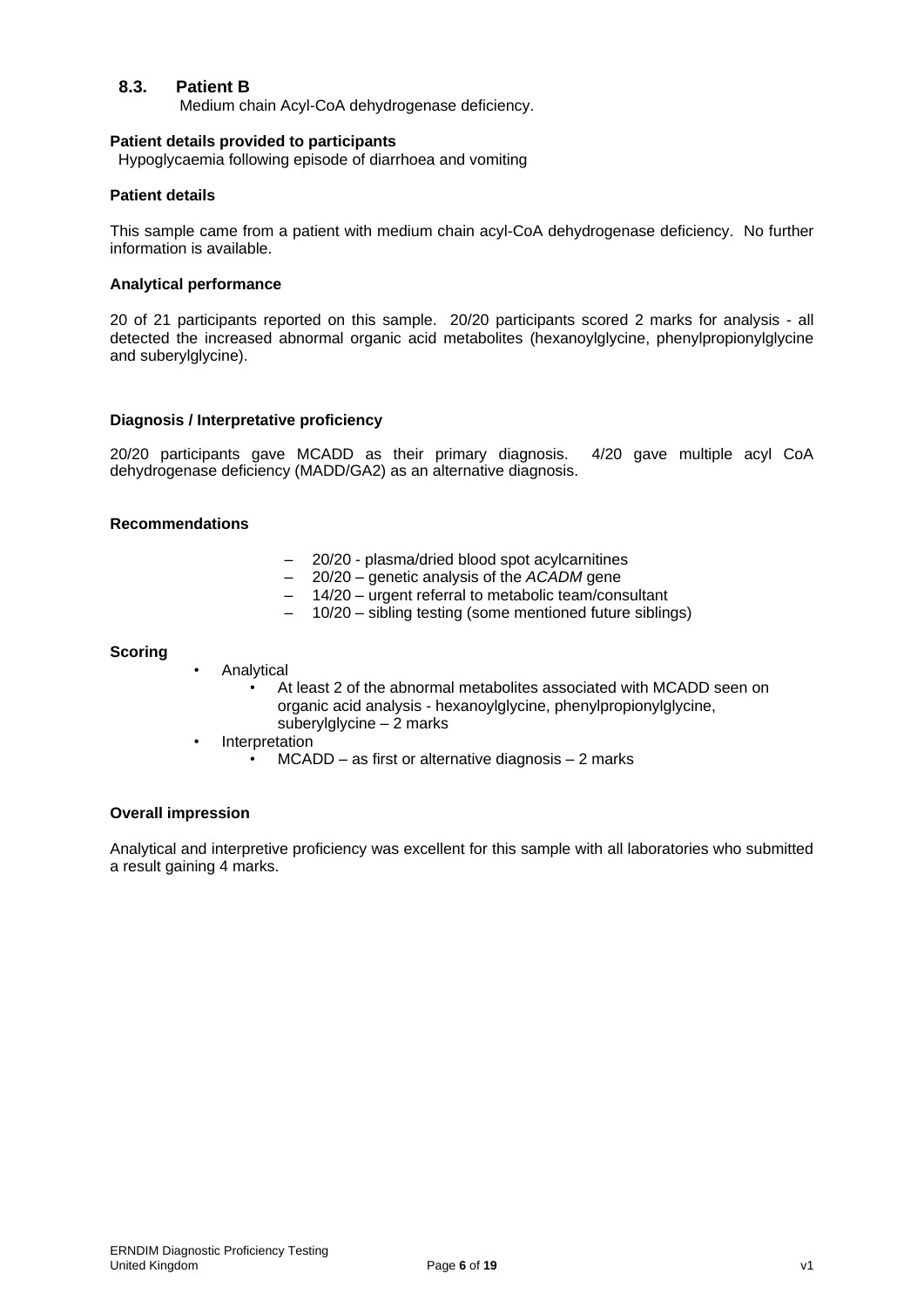# **8.1. Patient C**

Mucopolysaccharidosis Type 6 - Maroteaux Lamy disease.

### **Patient details provided to participants**

Dystosis multiplex and corneal clouding

## **Patient details**

This sample came from a patient with MPS Type 6. No further information is available.

## **Analytical performance**

20 of 21 participants reported on this sample. 16/20 participants scored 2 marks for analysis, with the remaining 4 scoring 1 mark. Those scoring 1 mark analysed the sample for glycosaminoglycans (GAG) and found an increased level but did not go on to perform GAG fractionation.

## **Diagnosis / Interpretative proficiency**

16/20 participants scored 2 marks for interpretation, giving MPS 6 in their possible list of diagnoses. 4/20 participants scored 1 mark for interpretation. These were the 4 participants who also scored 1 mark for analysis as it is not possible to determine the type of MPS disorder without doing GAG fractionation.

#### **Recommendations**

- 6/20 GAG fractionation (not all those who hadn't done this test recommended that it should be done)
- 18/20 Enzyme testing
- 14/20 Molecular analysis
- 13/20 Metabolic referral

## **Scoring**

## • **Analytical**

- Increased dermatan sulphate 2 points
- Increased glycosaminoglycans with recommendation to do electrophoresis/fractionation – 1 point

#### • **Interpretation**

- MPS6 (or MPS1, 2 or  $6$ ) 2 points
- MPS (but not defined or wrong one) 1 point

#### **Overall impression**

Proficiency overall for this sample was good with 16 participants scoring 4 marks and the remaining 4 scoring 2 marks.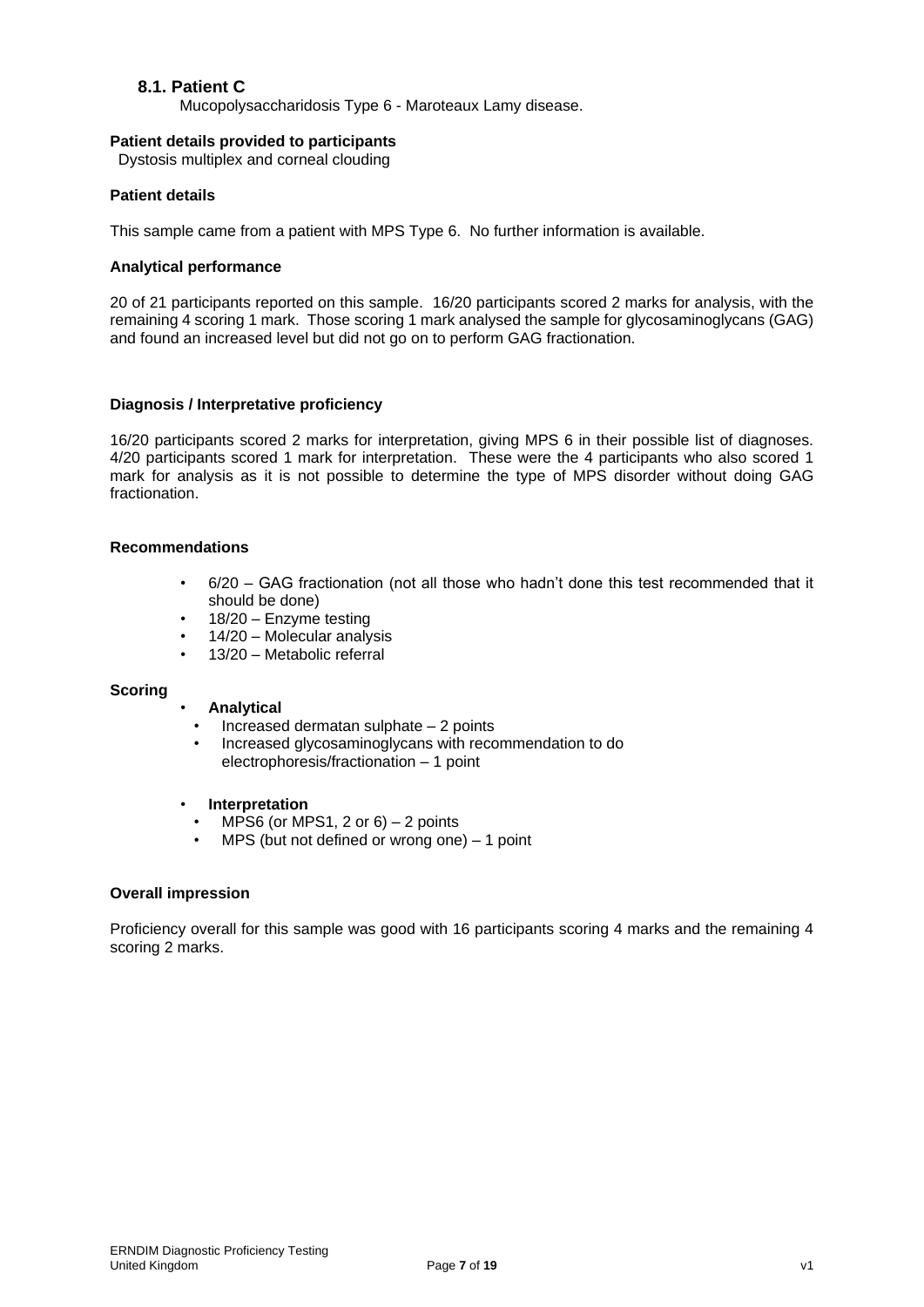| $Run-15.01.20$<br>EGRAC<br>800148.0<br>$E1 + 20.01.20$ |
|--------------------------------------------------------|
| Dermatan sulphate                                      |
|                                                        |
| CS marker<br>HS marker                                 |
| Sample C: 2D GAG electrophoresis                       |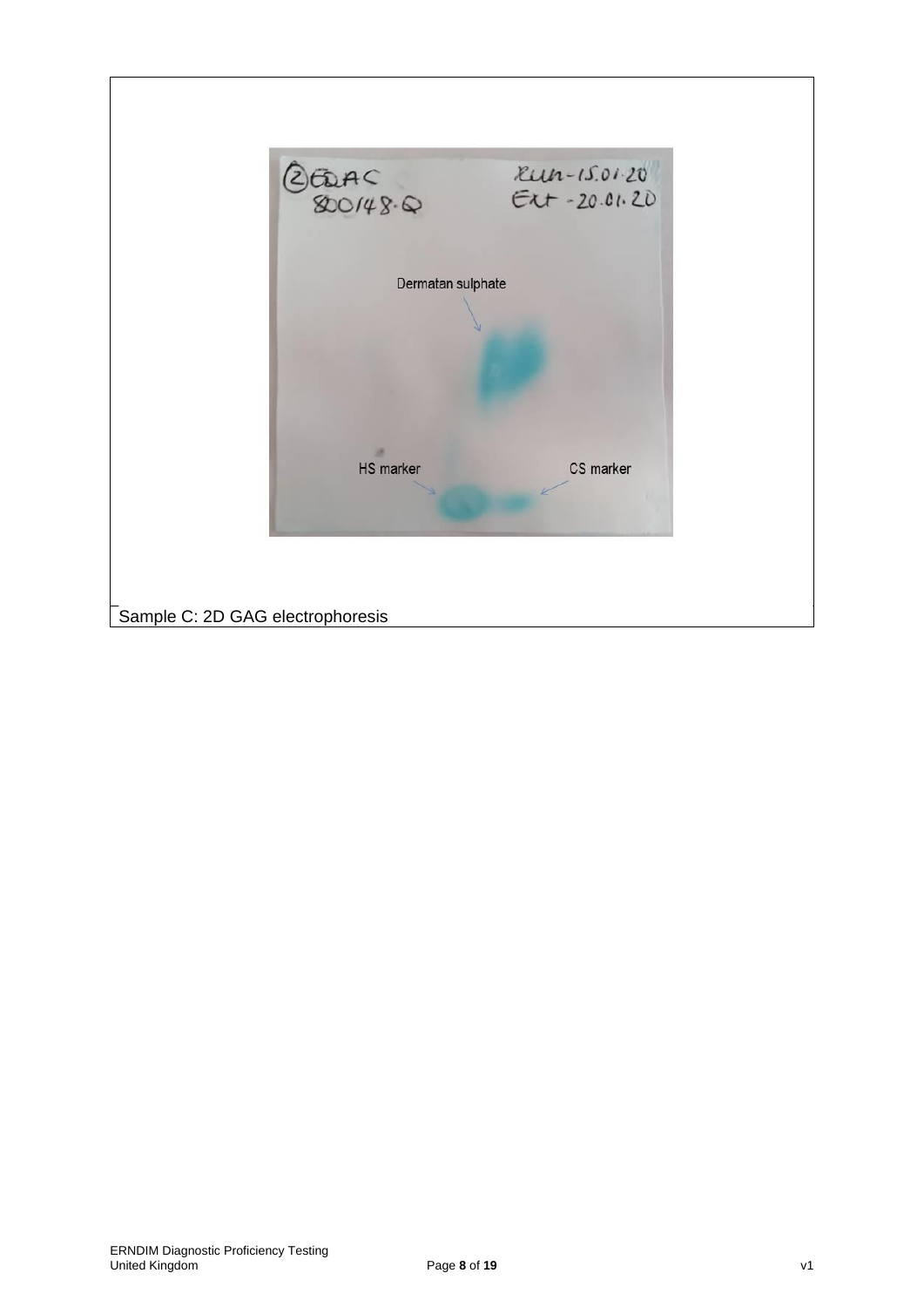# **8.1. Patient D**

Aspartylglucosaminuria

# **Patient details provided to participants**

Delayed speech and facial dysmorphism

# **Patient details**

This was the same urine which was previously distributed in the 2018 UK DPT scheme and classed as an educational sample that year.

# **Analytical performance**

21 of 21 participants submitted results for this sample. 17 of 21 participants scored 2 marks for analysis. 1 participant scored 1 mark as they had detected abnormal bands on the oligosaccharide analysis but did not mention aspartylglucosaminuria as either their primary or alternative diagnosis. 3 participants scored 0 marks for analysis as they did not perform oligosaccharide analysis and did not detect aspartylglucosamine on amino acid analysis.



Sample D: oligosaccharide TLC using orcinol stain. Lane 2146 is an aspartylglucosaminuria sample. The bands closest to the application site are the characteristic ones. Lane 2159 is an unaffected patient aged 23 years, lane 2173 is an unaffected patient aged 45 years, lane 2183 is an unaffected patient aged 8 years and lane 2188 is an unaffected patient aged 10 days).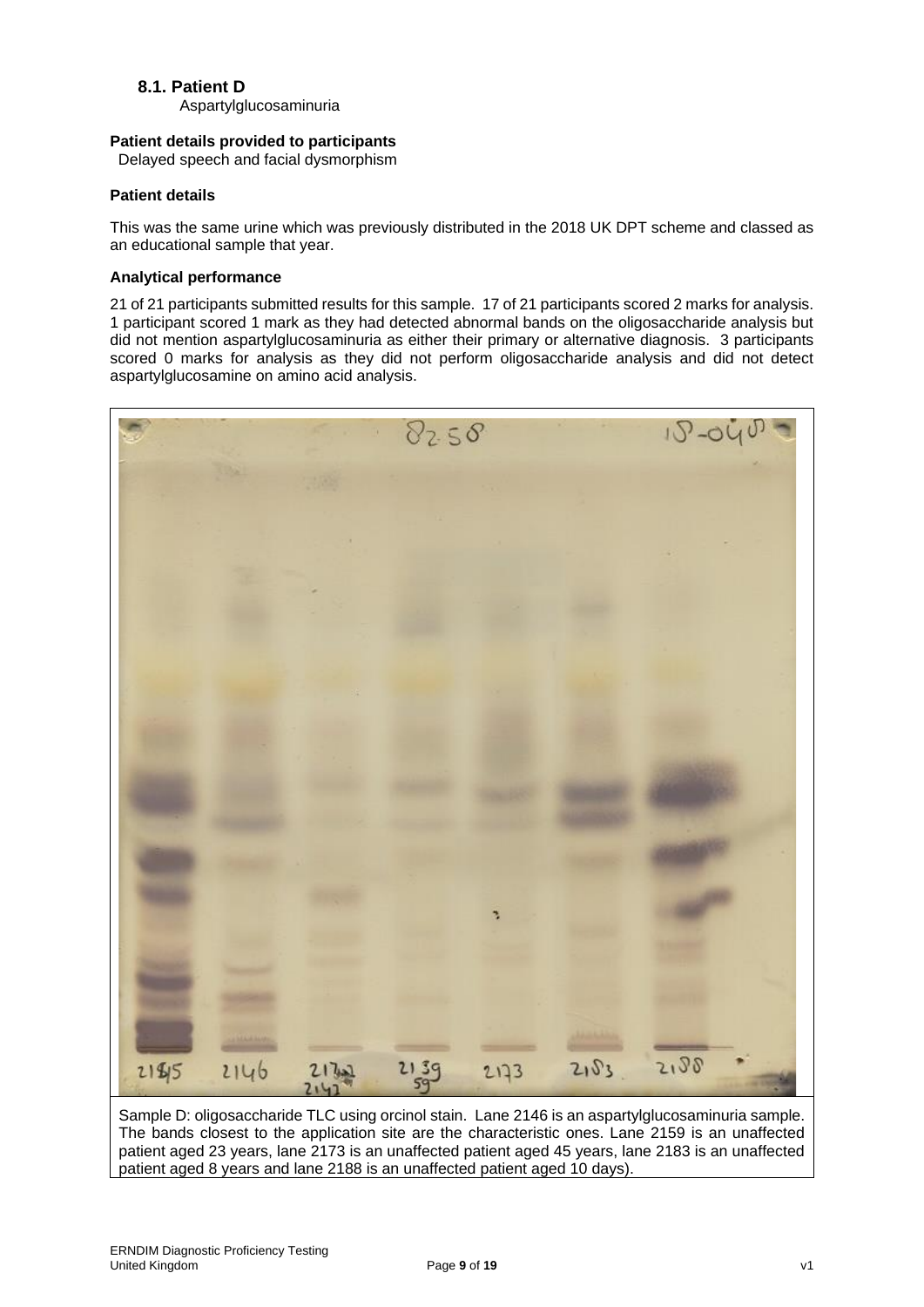Aspartylglucosamine can also be detected by amino acid analysis. Using a Biochrom 30 amino acid analyser, aspartylglucosamine elutes just before urea. (For an example chromatogram please refer to the DPT Netherlands Annual Report 2013, Sample 2013 – 2E).

## **Diagnosis / Interpretative proficiency**

17 of 21 participants scored 2 marks for interpretation. 2 participants scored 1 mark for interpretation - 1 advised oligosaccharide analysis, the other had performed oligosaccharide analysis but did not name the disorder. 2 participants scored 0 for interpretation.

## **Recommendations**

- 6/21 urine oligosaccharide analysis
- 15/21 genetic confirmation
- 15/21- enzymatic confirmation
- 11/21 refer to a metabolic clinician
- 5/21 investigation of siblings/future siblings

#### **Scoring**

- **Analytical**
- Oligosaccharide analysis, abnormal profile, aspartylglucosaminuria 2 marks
- Oligosaccharide analysis, abnormal profile, other oligosaccharide disorder 1 mark
- Detecting aspartylglucosamine on amino acid analysis 2 marks
- **Interpretation**
- Aspartylglucosaminuria– 2 marks
- Other oligosaccharide disorder 1 mark
- Recommendation to do oligosaccharide analysis if not done 1 mark

#### **Overall impression**

Analytical proficiency was 83%, interpretive proficiency 86% giving an overall proficiency of 84.5%. This is good and much better than in 2018 (see below).

#### **Multiple distributions of similar samples**

This sample was also distributed in the UK DPT scheme in 2018.

|                            | 2018 | 2020   |
|----------------------------|------|--------|
| Analytical performance     | 43%  | 83 %   |
| Interpretative performance | 48 % | 86%    |
| Overall performance        | 45%  | 84.5 % |
|                            |      |        |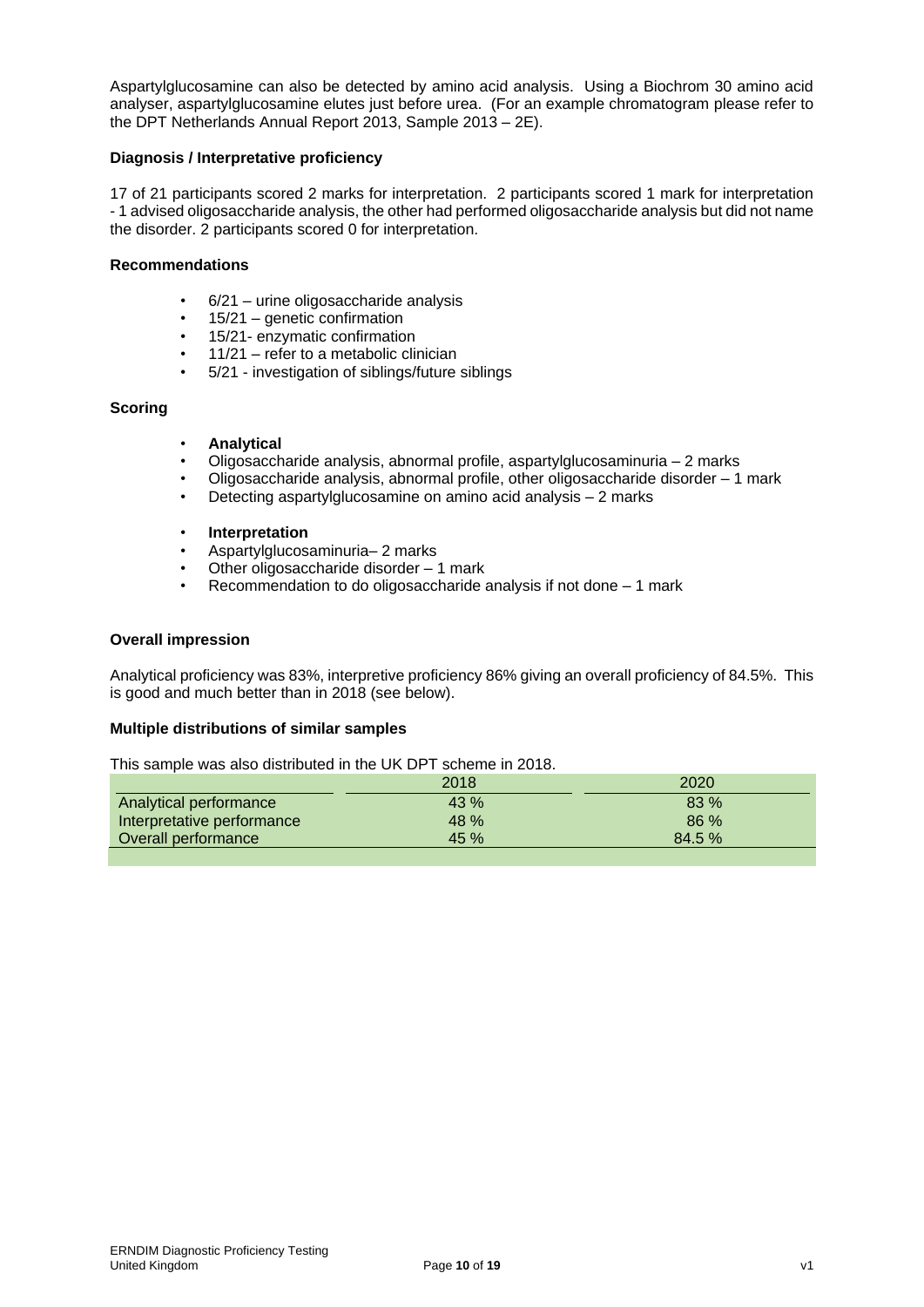# **8.1. Patient E**

Prolidase deficiency

## **Patient details provided to participants**

Increasing number of infections. Found to have pancytopenia and hepatosplenomegaly.

## **Patient details**

At eighteen months of age this male child developed several symptoms with increasing number of infections, pancytopenia and vasculitis. Hepatomegaly associated with increased transaminases was also observed. At the beginning the patient was suspected of having hemophagocytic At the beginning the patient was suspected of having hemophagocytic lymphohistiocytosis (HLH). A diagnosis was made at 2.5 years of age and confirmed by molecular genetic testing.

## **Analytical performance**

All 21 participants returned a result for this sample. 16 of 21 participants scored 2 marks for analysis. 5 of 21 participants scored 0 marks for analysis. These either did not do amino acid analysis or reported an interference on amino acid analysis making it difficult to interpret.



**Prolidase sample : 2D thin layer chromatography**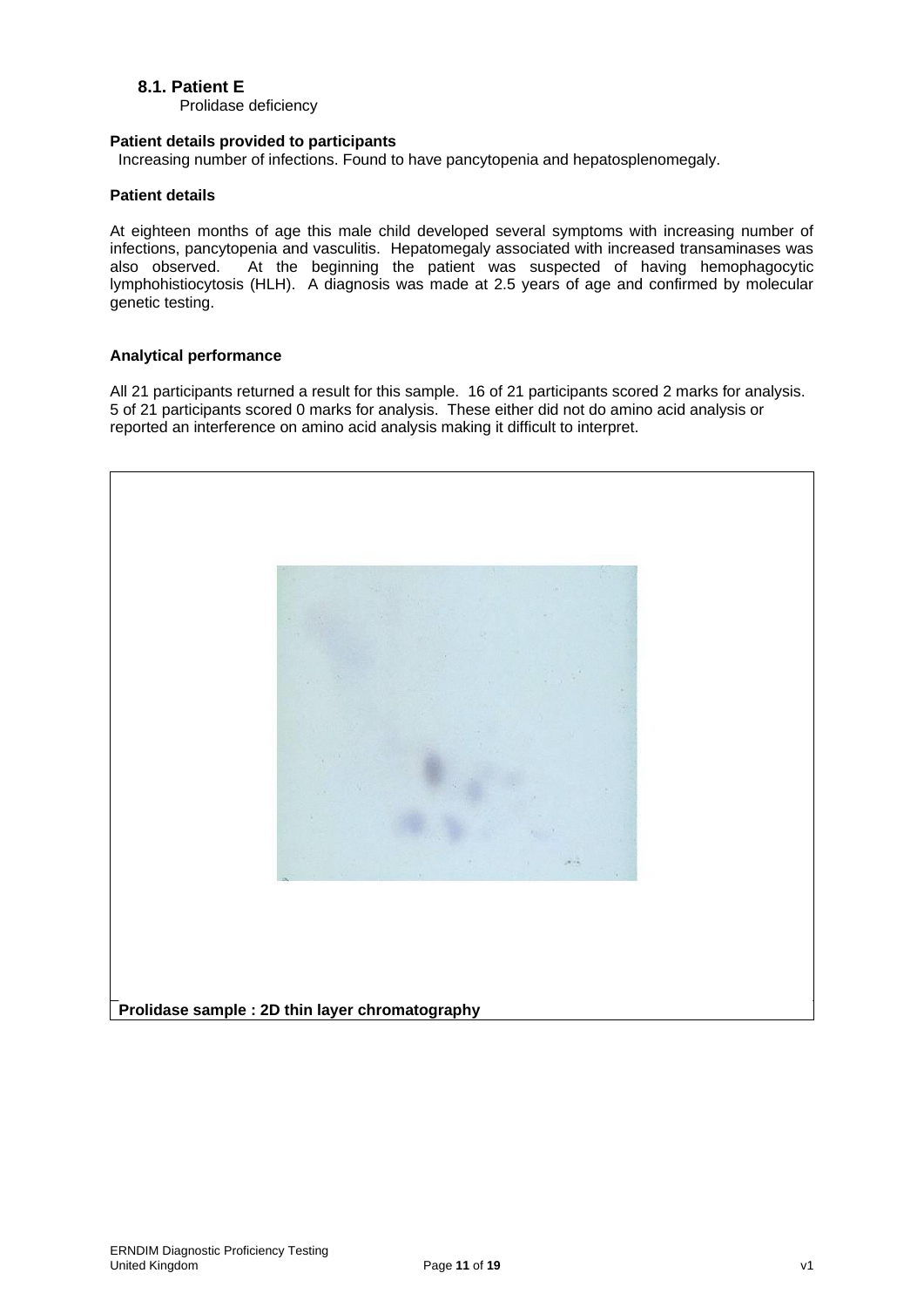



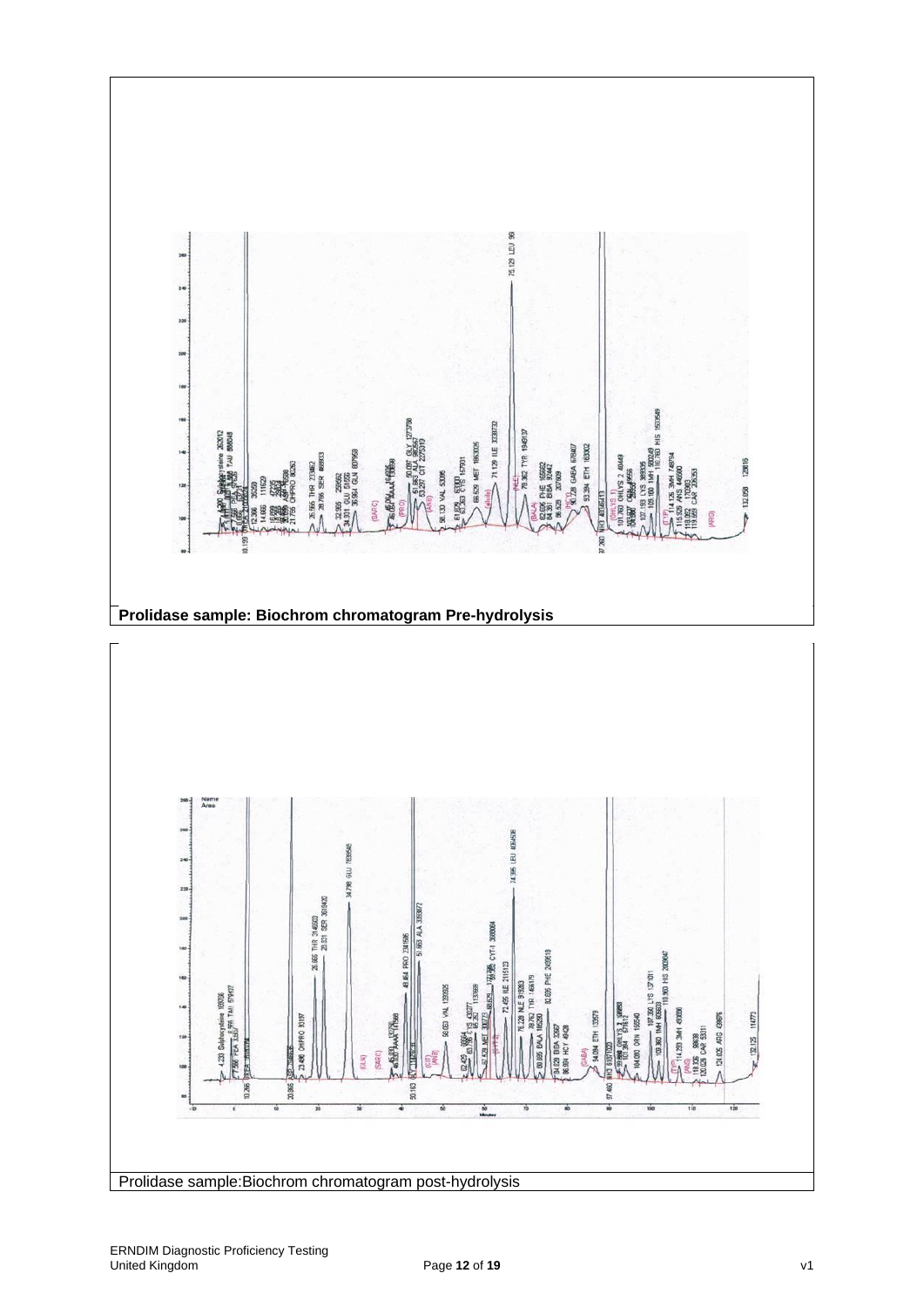## **Diagnosis / Interpretative proficiency**

16 of 21 participants scored 2 marks (these were the laboratories who also scored 2 marks for analysis). 5 of 21 participants scored 0 marks for analysis.

## **Recommendations**

Excluding those labs who did not reach the correct diagnosis:

- $9/16$  enzyme activity to confirm diagnosis<br>•  $15/16$  mutation analysis (*DEDD* gang) to c
- 15/16 mutation analysis (*PEPD* gene) to confirm diagnosis
- 4/16 repeat urine for amino acid analysis following hydrolysis
- 9/16 ensure under care of metabolic team
- 5/16 testing of siblings/family members

#### **Scoring**

#### **Analytical**

- Identification of glycyl-proline or dipeptides 2 marks
- Identification of an increase in glycine and proline after hydrolysis 2 marks
- Sample deterioration 0 marks
- No significant abnormality 0 marks

#### **Interpretation**

• Prolidase deficiency (or iminodipeptiduria) – 2 marks

#### **Overall impression**

Overall proficiency for this sample was disappointing, especially as a similar sample was distributed in 2016 and proficiency this year compared to then has not improved. It has been previously judged by the ERNDIM SAB that Prolidase deficiency is not eligible for critical error due to the difficult nature of identifying this condition.

#### **Multiple distributions of similar samples**

A prolidase sample was last distributed in the UK DPT scheme in 2016 (Sample C) with proficiency being slightly better than this year.

|                            | 2016 | 2020        |
|----------------------------|------|-------------|
| Analytical performance     | 82%  | <b>76 %</b> |
| Interpretative performance | 82%  | 76 %        |
| Overall performance        | 82%  | 76 %        |
|                            |      |             |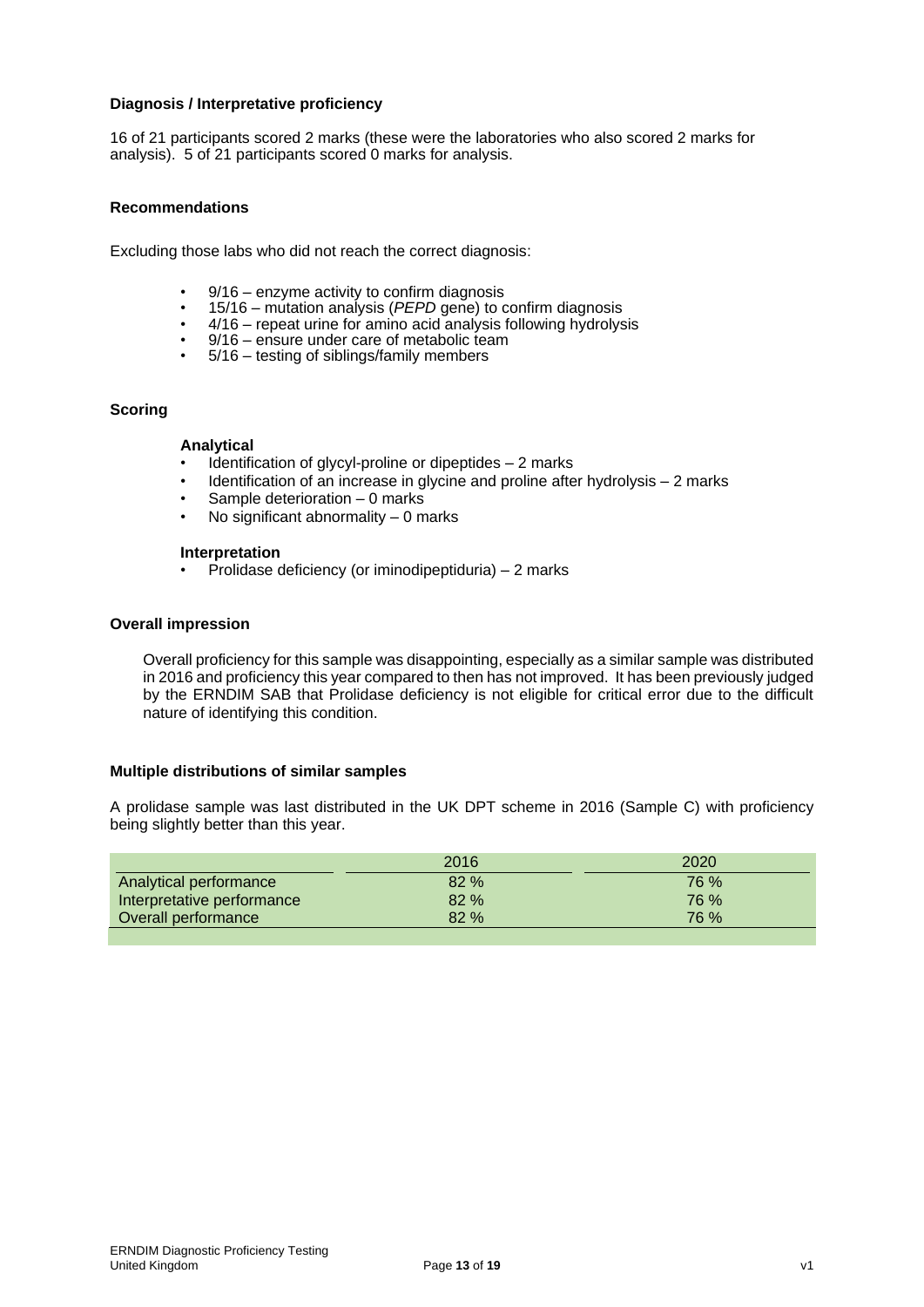# **8.1. Patient F**

Ornithine aminotransferase deficiency.

#### **Patient details provided to participants**

Visual impairment not corrected with glasses.

## **Patient details**

This patient was born to consanguineous parents. He was noted to have visual impairment in the first few years of life which was not improved with wearing glasses. He also has mild developmental delay. The diagnosis of ornithine aminotransferase/gyrate atrophy was made at the age of 5 years.

## **Analytical performance**

All 21 participants submitted a result for this sample. All participants scored 2 marks for analysis. All provided a quantitative result for ornithine (Mean =  $134.5$  µmol/mmol creatinine, Median =  $128$ µmol/mmol creatinine, Range = 110 – 246 µmol/mmol creatinine. Sheffield Children's Hospital ref.  $r$ ange = 0 – 7 µmol/mmol creatinine).

## **Diagnosis / Interpretative proficiency**

21 of 21 participants scored 2 marks for interpretation. All participants correctly gave ornithine aminotransferase/gyrate atrophy as their primary diagnosis. 3 of 21 also mentioned HHH syndrome as an alternative diagnosis (though one stated this was unlikely as no increase in homocitrulline).

#### **Recommendations**

- 18/21 plasma amino acids
- 19/21 mutation analysis (*OAT* gene)
- 15/21 ensure under care of metabolic clinician /team
- 4/21 refer for opthalmological testing
- 7/21 plasma ammonia (though unlikely to be increased in this age of child)
- 3/21 enzyme studies on cultured fibroblasts

## **Scoring**

Analytical

• Increased ornithine – 2 marks

Interpretation

Ornithine aminotransferase (or gyrate atrophy) as either first or alternative diagnosis  $-2$ marks

#### **Overall impression**

Proficiency for this sample was excellent.

#### **Multiple distributions of similar samples**

A similar sample was distributed in the UK DPT scheme in 2018 when 2 participating laboratories failed to detect the increased ornithine. Performance this year is improved.

|                            | 2018   | 2020    |
|----------------------------|--------|---------|
| Analytical performance     | 90%    | $100\%$ |
| Interpretative performance | $90\%$ | $100\%$ |
| Overall performance        | 90%    | $100\%$ |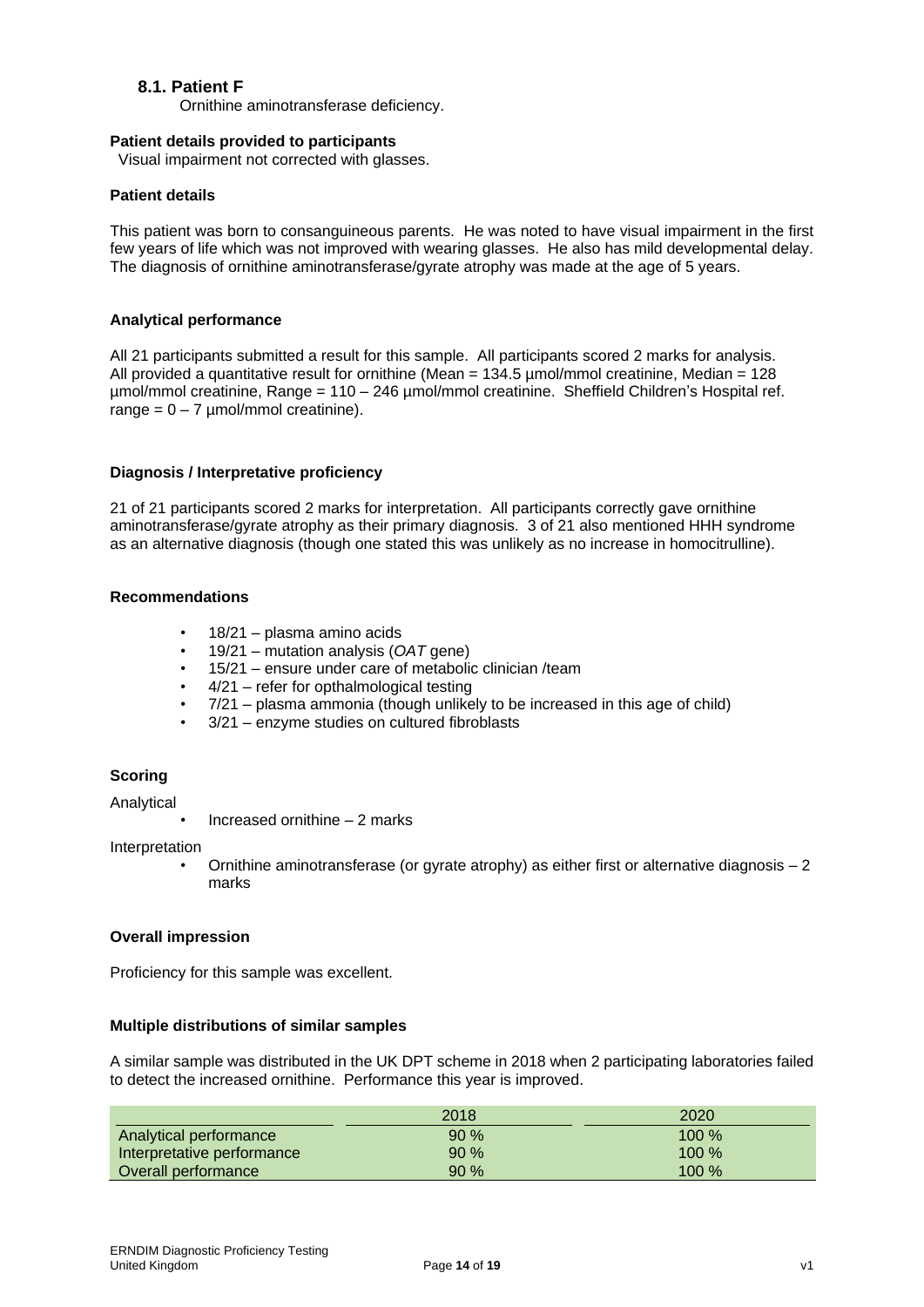# **9. Scores of participants**

All data transfer, the submission of data as well as the request and viewing of reports proceed via the DPT-CSCQ results website. The results of your laboratory are confidential and only accessible to you (with your username and password).The anonymous scores of all laboratories are accessible to all participants and only in your version is your laboratory highlighted in the leftmost column.

|                         |                | <b>Patient A</b>         |                          | <b>Patient B</b> |                |                          | <b>Patient C</b> |                |                          |              |  |
|-------------------------|----------------|--------------------------|--------------------------|------------------|----------------|--------------------------|------------------|----------------|--------------------------|--------------|--|
| Lab<br>$n^{\circ}$      |                | Phenylketonuria          |                          |                  | <b>MCADD</b>   |                          |                  | MPS Type 6     |                          |              |  |
|                         | A              | п                        | <b>Total</b>             | A                | $\mathbf{I}$   | <b>Total</b>             | A                | Т              | <b>Total</b>             | <b>Total</b> |  |
| $\mathbf 1$             | $\overline{2}$ | $\overline{2}$           | $\overline{4}$           | $\overline{2}$   | $\overline{2}$ | $\overline{4}$           | $\overline{2}$   | $\overline{2}$ | $\overline{\mathbf{4}}$  | 12           |  |
| $\mathbf{2}$            | $\overline{a}$ | $\overline{\phantom{a}}$ | $\overline{\phantom{a}}$ | ц,               | $\overline{a}$ | $\overline{\phantom{a}}$ | $-$              | --             | --                       | $\pmb{0}$    |  |
| $\mathbf{3}$            | $\overline{2}$ | $\overline{2}$           | $\overline{4}$           | $\overline{2}$   | $\overline{2}$ | $\overline{4}$           | $\overline{2}$   | $\overline{2}$ | $\overline{4}$           | 12           |  |
| $\overline{\mathbf{4}}$ | $\overline{2}$ | $\overline{2}$           | $\overline{4}$           | $\overline{2}$   | $\overline{2}$ | $\overline{\mathbf{4}}$  | $\overline{2}$   | $\overline{2}$ | 4                        | 12           |  |
| $5\phantom{.0}$         | $\overline{2}$ | $\overline{2}$           | $\overline{4}$           | $\overline{2}$   | $\overline{2}$ | $\overline{4}$           | $\overline{2}$   | $\overline{2}$ | 4                        | 12           |  |
| $6\phantom{a}$          | $\overline{2}$ | $\overline{2}$           | $\overline{4}$           | $\overline{2}$   | $\overline{2}$ | $\overline{4}$           | $\overline{2}$   | $\overline{2}$ | $\overline{\mathbf{4}}$  | 12           |  |
| $\overline{7}$          | $\overline{2}$ | $\overline{2}$           | $\overline{4}$           | $\overline{2}$   | $\overline{2}$ | $\overline{4}$           | 1                | $\mathbf{1}$   | $\overline{2}$           | 10           |  |
| 8                       | $\overline{2}$ | $\overline{2}$           | $\overline{4}$           | $\overline{2}$   | $\overline{2}$ | $\overline{4}$           | $\overline{2}$   | $\overline{2}$ | $\overline{\mathbf{4}}$  | 12           |  |
| $\boldsymbol{9}$        | $\mathbf 2$    | $\overline{2}$           | $\overline{4}$           | $\overline{2}$   | $\overline{2}$ | $\overline{4}$           | $\overline{c}$   | $\overline{2}$ | $\overline{4}$           | 12           |  |
| 10                      | $\overline{2}$ | $\overline{2}$           | $\overline{4}$           | $\overline{2}$   | $\overline{2}$ | $\overline{4}$           | $\overline{2}$   | $\overline{2}$ | $\overline{\mathbf{4}}$  | 12           |  |
| 11                      | $\sqrt{2}$     | $\overline{2}$           | $\overline{4}$           | $\overline{2}$   | $\overline{2}$ | $\overline{4}$           | $\sqrt{2}$       | $\overline{2}$ | $\overline{\mathbf{4}}$  | 12           |  |
| 12                      | $\overline{2}$ | $\overline{2}$           | $\overline{4}$           | $\overline{2}$   | $\overline{2}$ | $\overline{4}$           | $\overline{2}$   | $\overline{2}$ | $\overline{\mathcal{L}}$ | 12           |  |
| 13                      | $\overline{2}$ | $\overline{2}$           | $\overline{4}$           | $\overline{2}$   | $\overline{2}$ | $\overline{4}$           | $\overline{2}$   | $\overline{2}$ | $\overline{4}$           | 12           |  |
| 14                      | $\overline{2}$ | $\overline{2}$           | $\overline{4}$           | $\overline{2}$   | $\overline{2}$ | $\overline{4}$           | $\mathbf{1}$     | $\mathbf{1}$   | $\overline{2}$           | 10           |  |
| 15                      | $\overline{2}$ | $\overline{2}$           | $\overline{4}$           | $\overline{2}$   | $\overline{2}$ | $\overline{4}$           | $\overline{2}$   | $\overline{2}$ | $\overline{\mathbf{4}}$  | 12           |  |
| 16                      | $\overline{2}$ | $\overline{2}$           | $\overline{4}$           | $\overline{2}$   | $\overline{2}$ | $\overline{4}$           | $\mathbf 1$      | $\mathbf{1}$   | $\overline{2}$           | 10           |  |
| 17                      | $\overline{2}$ | $\overline{2}$           | $\overline{4}$           | $\overline{2}$   | $\overline{2}$ | $\overline{4}$           | $\overline{2}$   | $\overline{2}$ | $\overline{\mathbf{4}}$  | 12           |  |
| 18                      | $\overline{2}$ | $\overline{2}$           | $\overline{4}$           | $\overline{2}$   | $\overline{2}$ | $\overline{4}$           | $\overline{2}$   | $\overline{2}$ | $\overline{\mathbf{4}}$  | 12           |  |
| 19                      | $\overline{2}$ | $\overline{2}$           | $\overline{4}$           | $\overline{2}$   | $\overline{2}$ | $\overline{4}$           | 1                | $\mathbf{1}$   | $\overline{2}$           | 10           |  |
| 20                      | $\overline{2}$ | $\overline{2}$           | $\overline{\mathcal{A}}$ | $\overline{c}$   | $\overline{2}$ | $\overline{4}$           | $\overline{2}$   | $\overline{2}$ | 4                        | 12           |  |
| 21                      | $\overline{2}$ | $\overline{2}$           | $\overline{4}$           | $\overline{2}$   | $\overline{2}$ | $\overline{4}$           | $\overline{2}$   | $\overline{2}$ | $\overline{\mathbf{4}}$  | 12           |  |

# **Detailed scores** – **Round 1**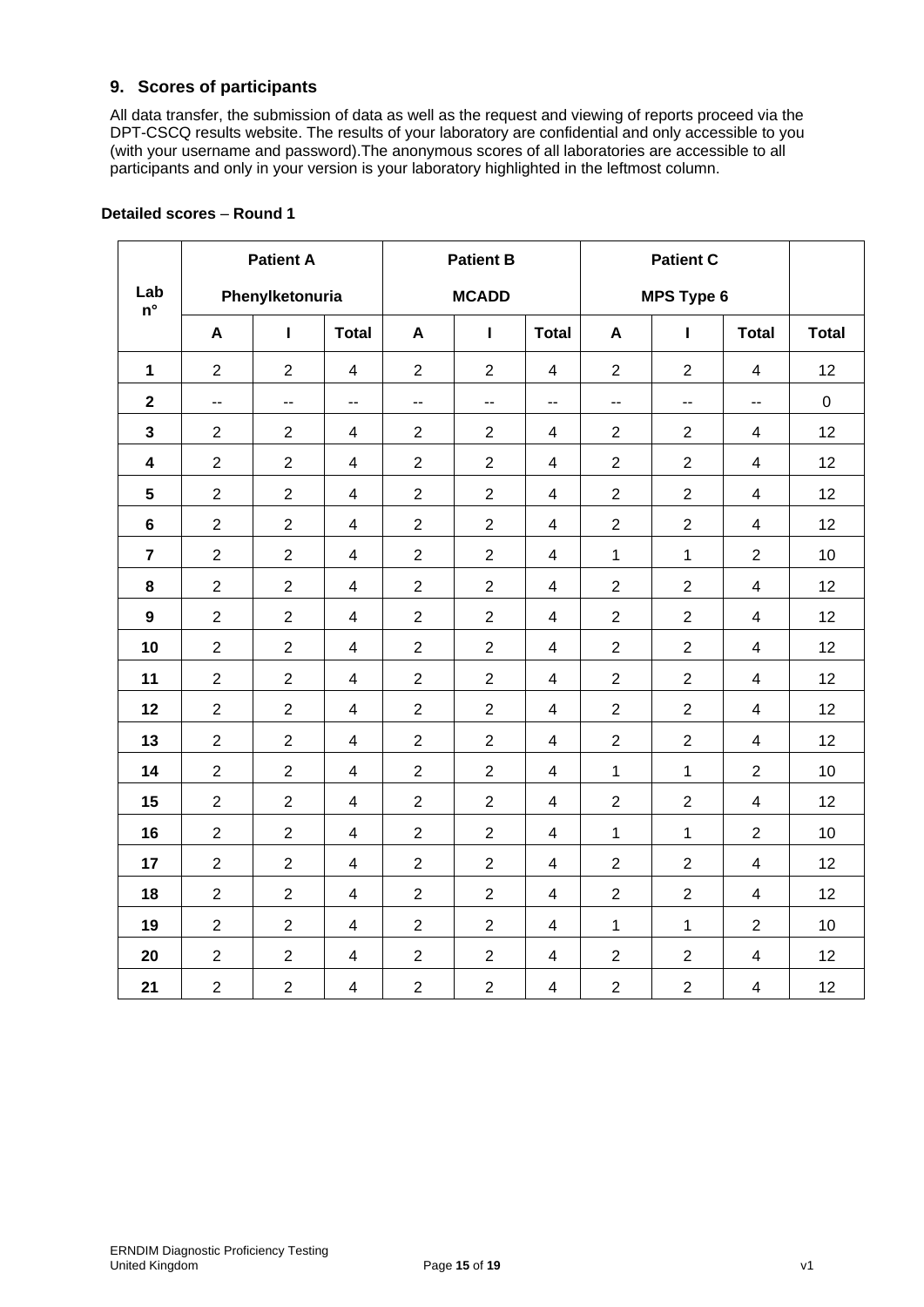# **Detailed scores** – **Round 2**

| Lab $n^{\circ}$ | <b>Patient D</b><br>Aspartylglucosaminuria |                |                | <b>Patient E</b><br><b>Prolidase deficiency</b> |                |                | <b>Patient F</b><br><b>Ornithine aminotransferase</b><br>deficiency |                |                |                   |
|-----------------|--------------------------------------------|----------------|----------------|-------------------------------------------------|----------------|----------------|---------------------------------------------------------------------|----------------|----------------|-------------------|
|                 | Α                                          | $\mathbf{I}$   | <b>Total</b>   | Α                                               | L              | <b>Total</b>   | Α                                                                   | г              | <b>Total</b>   | <b>Total</b>      |
| $\mathbf{1}$    | $\overline{2}$                             | $\overline{2}$ | 4              | $\overline{2}$                                  | $\overline{2}$ | $\overline{4}$ | $\overline{2}$                                                      | $\overline{2}$ | $\overline{4}$ | 12                |
| $\mathbf{2}$    | $\overline{2}$                             | $\overline{2}$ | 4              | $\overline{2}$                                  | $\overline{2}$ | $\overline{4}$ | $\overline{2}$                                                      | $\overline{2}$ | $\overline{4}$ | 12 <sup>2</sup>   |
| 3               | $\overline{2}$                             | $\overline{2}$ | 4              | $\overline{c}$                                  | $\overline{2}$ | $\overline{4}$ | $\overline{2}$                                                      | $\overline{2}$ | 4              | 12                |
| 4               | 0                                          | $\mathbf{1}$   | $\mathbf{1}$   | $\overline{c}$                                  | $\overline{2}$ | $\overline{4}$ | $\overline{2}$                                                      | $\overline{2}$ | $\overline{4}$ | 9                 |
| 5               | $\overline{2}$                             | $\overline{2}$ | $\overline{4}$ | $\overline{2}$                                  | $\overline{2}$ | $\overline{4}$ | $\overline{2}$                                                      | $\overline{2}$ | 4              | 12                |
| 6               | $\overline{2}$                             | $\overline{2}$ | $\overline{4}$ | $\overline{c}$                                  | $\overline{c}$ | $\overline{4}$ | $\overline{2}$                                                      | $\overline{2}$ | 4              | 12                |
| $\overline{7}$  | $\overline{2}$                             | $\overline{c}$ | $\overline{4}$ | $\overline{c}$                                  | $\overline{c}$ | $\overline{4}$ | $\overline{2}$                                                      | $\overline{2}$ | $\overline{4}$ | 12                |
| 8               | $\mathbf{1}$                               | $\mathbf{1}$   | $\overline{2}$ | $\overline{c}$                                  | $\overline{c}$ | $\overline{4}$ | $\overline{2}$                                                      | $\overline{2}$ | $\overline{4}$ | 10                |
| 9               | $\overline{2}$                             | $\overline{2}$ | $\overline{4}$ | $\overline{c}$                                  | $\overline{2}$ | $\overline{4}$ | $\overline{2}$                                                      | $\overline{2}$ | 4              | 12                |
| 10              | 0                                          | $\mathbf 0$    | $\mathbf 0$    | $\mathbf 0$                                     | $\mathbf 0$    | $\mathbf 0$    | $\overline{2}$                                                      | $\overline{2}$ | $\overline{4}$ | $\overline{4}$    |
| 11              | 0                                          | $\mathbf 0$    | $\mathbf 0$    | $\mathbf 0$                                     | $\mathbf 0$    | $\mathbf 0$    | 2                                                                   | 2              | $\overline{4}$ | 4                 |
| 12              | $\overline{2}$                             | 2              | $\overline{4}$ | $\mathbf 0$                                     | $\mathbf 0$    | $\mathbf 0$    | 2                                                                   | $\overline{2}$ | $\overline{4}$ | 8                 |
| 13              | $\overline{2}$                             | $\overline{2}$ | 4              | $\overline{2}$                                  | $\overline{2}$ | $\overline{4}$ | $\overline{2}$                                                      | $\overline{2}$ | 4              | $12 \overline{ }$ |
| 14              | $\overline{2}$                             | $\overline{2}$ | $\overline{4}$ | $\overline{2}$                                  | $\overline{2}$ | $\overline{4}$ | $\overline{2}$                                                      | $\overline{2}$ | 4              | 12                |
| 15              | $\overline{2}$                             | $\overline{2}$ | $\overline{4}$ | $\overline{2}$                                  | $\overline{2}$ | $\overline{4}$ | $\overline{2}$                                                      | $\overline{2}$ | $\overline{4}$ | 12                |
| 16              | $\overline{2}$                             | $\overline{2}$ | $\overline{4}$ | $\overline{2}$                                  | $\overline{2}$ | $\overline{4}$ | $\overline{2}$                                                      | $\overline{2}$ | 4              | 12                |
| 17              | $\overline{2}$                             | $\overline{2}$ | $\overline{4}$ | $\mathbf 0$                                     | $\mathbf 0$    | $\mathbf 0$    | $\overline{2}$                                                      | $\overline{2}$ | 4              | 8                 |
| 18              | $\overline{c}$                             | $\overline{2}$ | $\overline{4}$ | $\overline{2}$                                  | $\overline{2}$ | $\overline{4}$ | $\overline{2}$                                                      | $\overline{2}$ | $\overline{4}$ | 12                |
| 19              | $\overline{2}$                             | $\overline{2}$ | 4              | $\overline{2}$                                  | $\overline{2}$ | $\overline{4}$ | $\overline{2}$                                                      | $\overline{2}$ | 4              | 12                |
| 20              | $\overline{2}$                             | $\overline{2}$ | $\overline{4}$ | $\overline{c}$                                  | $\overline{c}$ | $\overline{4}$ | $\overline{2}$                                                      | $\overline{2}$ | $\overline{4}$ | 12                |
| 21              | $\overline{2}$                             | $\overline{c}$ | 4              | $\pmb{0}$                                       | 0              | 0              | $\overline{c}$                                                      | $\overline{2}$ | 4              | 8                 |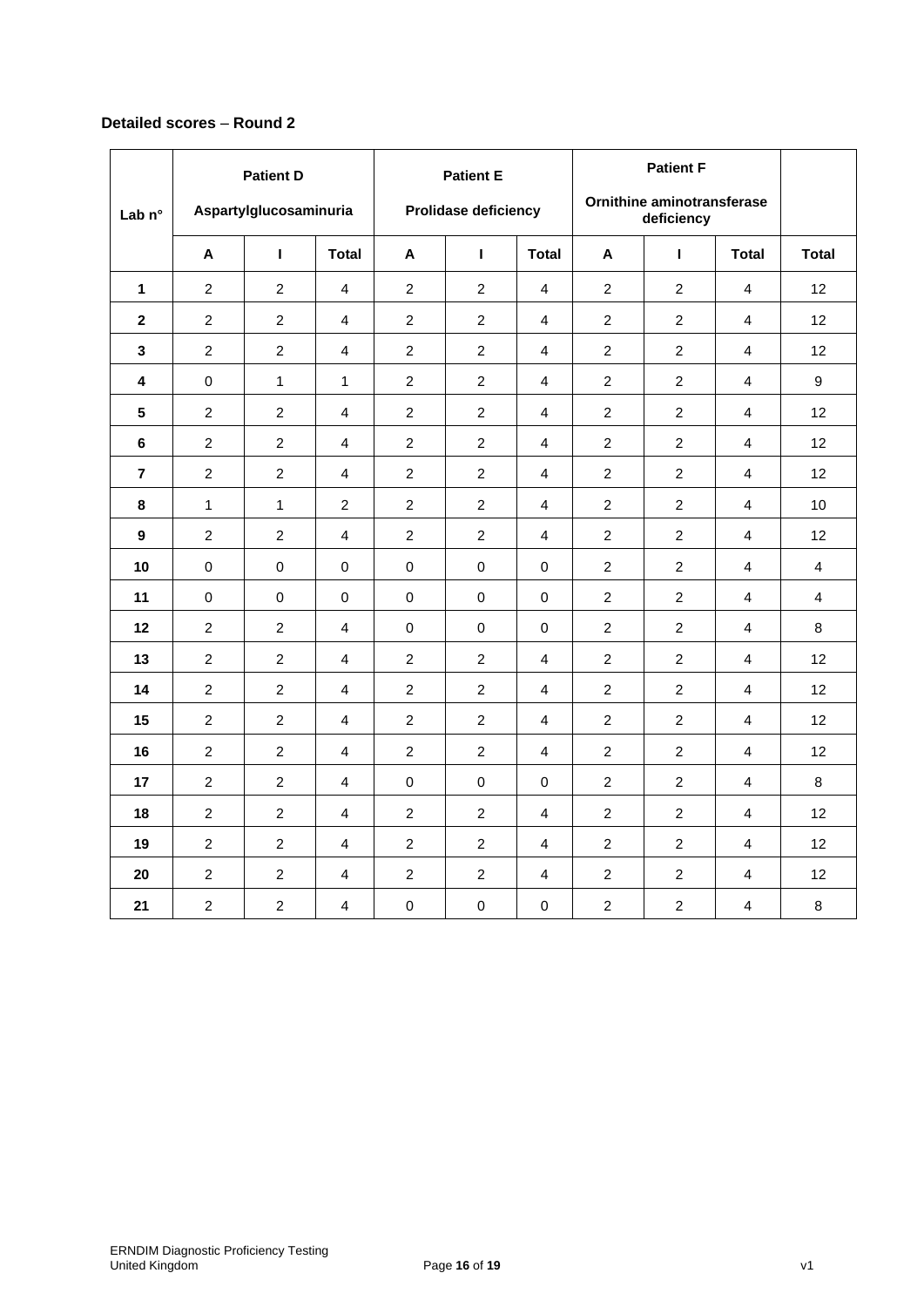# **Total scores**

| Lab n°                  | $\boldsymbol{\mathsf{A}}$ | $\, {\bf B}$             | $\mathbf C$              | $\mathbf D$             | E                       | F                       | <b>Cumulative</b><br>score | <b>Cumulative</b><br>score (%) | <b>Critical</b><br>error |
|-------------------------|---------------------------|--------------------------|--------------------------|-------------------------|-------------------------|-------------------------|----------------------------|--------------------------------|--------------------------|
| $\mathbf{1}$            | $\overline{4}$            | $\overline{\mathbf{4}}$  | 4                        | 4                       | $\overline{\mathbf{4}}$ | $\overline{\mathbf{4}}$ | 24                         | 100                            |                          |
| $\mathbf{2}$            | --                        | $\overline{\phantom{a}}$ | $\overline{\phantom{a}}$ | $\overline{\mathbf{4}}$ | $\overline{\mathbf{4}}$ | $\overline{\mathbf{4}}$ | 12                         | 50                             |                          |
| $\mathbf{3}$            | $\overline{\mathbf{4}}$   | 4                        | 4                        | 4                       | $\overline{4}$          | $\overline{4}$          | 24                         | 100                            |                          |
| $\overline{\mathbf{4}}$ | $\overline{\mathbf{4}}$   | 4                        | 4                        | $\mathbf{1}$            | $\overline{4}$          | $\overline{\mathbf{4}}$ | 21                         | 88                             |                          |
| ${\bf 5}$               | $\overline{\mathbf{4}}$   | $\overline{\mathbf{4}}$  | $\overline{\mathbf{4}}$  | $\overline{\mathbf{4}}$ | $\overline{4}$          | $\overline{4}$          | 24                         | 100                            |                          |
| $\bf 6$                 | $\overline{\mathbf{4}}$   | 4                        | 4                        | 4                       | 4                       | 4                       | 24                         | 100                            |                          |
| $\overline{7}$          | $\overline{\mathbf{4}}$   | 4                        | $\overline{c}$           | $\overline{\mathbf{4}}$ | $\overline{4}$          | $\overline{4}$          | 22                         | 92                             |                          |
| 8                       | $\overline{\mathbf{4}}$   | 4                        | $\overline{\mathbf{4}}$  | $\overline{c}$          | 4                       | 4                       | 22                         | 92                             |                          |
| $\boldsymbol{9}$        | $\overline{\mathbf{4}}$   | $\overline{\mathbf{4}}$  | $\overline{\mathbf{4}}$  | $\overline{\mathbf{4}}$ | $\overline{\mathbf{4}}$ | $\overline{4}$          | 24                         | 100                            |                          |
| 10                      | $\overline{\mathbf{4}}$   | $\overline{\mathbf{4}}$  | 4                        | $\pmb{0}$               | $\pmb{0}$               | $\overline{4}$          | 16                         | 67                             |                          |
| 11                      | 4                         | 4                        | 4                        | 0                       | $\pmb{0}$               | $\overline{4}$          | 16                         | 67                             |                          |
| 12                      | $\overline{\mathbf{4}}$   | $\overline{\mathbf{4}}$  | $\overline{\mathbf{4}}$  | $\overline{\mathbf{4}}$ | $\pmb{0}$               | $\overline{\mathbf{4}}$ | 20                         | 83                             |                          |
| 13                      | $\overline{\mathbf{4}}$   | $\overline{\mathbf{4}}$  | 4                        | 4                       | $\overline{\mathbf{4}}$ | $\overline{\mathbf{4}}$ | 24                         | 100                            |                          |
| 14                      | $\overline{\mathbf{4}}$   | $\overline{\mathbf{4}}$  | $\overline{c}$           | $\overline{\mathbf{4}}$ | $\overline{4}$          | $\overline{4}$          | 22                         | 92                             |                          |
| 15                      | $\overline{\mathbf{4}}$   | $\overline{\mathbf{4}}$  | $\overline{\mathbf{4}}$  | 4                       | $\overline{\mathbf{4}}$ | $\overline{4}$          | 24                         | 100                            |                          |
| 16                      | 4                         | 4                        | $\boldsymbol{2}$         | 4                       | $\overline{4}$          | $\overline{4}$          | 22                         | 92                             |                          |
| 17                      | $\overline{\mathbf{4}}$   | $\overline{\mathbf{4}}$  | $\overline{\mathbf{4}}$  | 4                       | $\pmb{0}$               | $\overline{4}$          | 20                         | 83                             |                          |
| 18                      | 4                         | $\overline{\mathbf{4}}$  | $\overline{\mathbf{4}}$  | $\overline{4}$          | 4                       | $\overline{4}$          | 24                         | 100                            |                          |
| 19                      | $\overline{\mathbf{4}}$   | $\overline{\mathbf{4}}$  | $\overline{c}$           | $\overline{\mathbf{4}}$ | $\overline{4}$          | $\overline{4}$          | 22                         | 92                             |                          |
| 20                      | $\overline{\mathbf{4}}$   | 4                        | 4                        | 4                       | 4                       | 4                       | 24                         | 100                            |                          |
| 21                      | $\overline{\mathbf{4}}$   | 4                        | 4                        | 4                       | 0                       | 4                       | 20                         | 83                             |                          |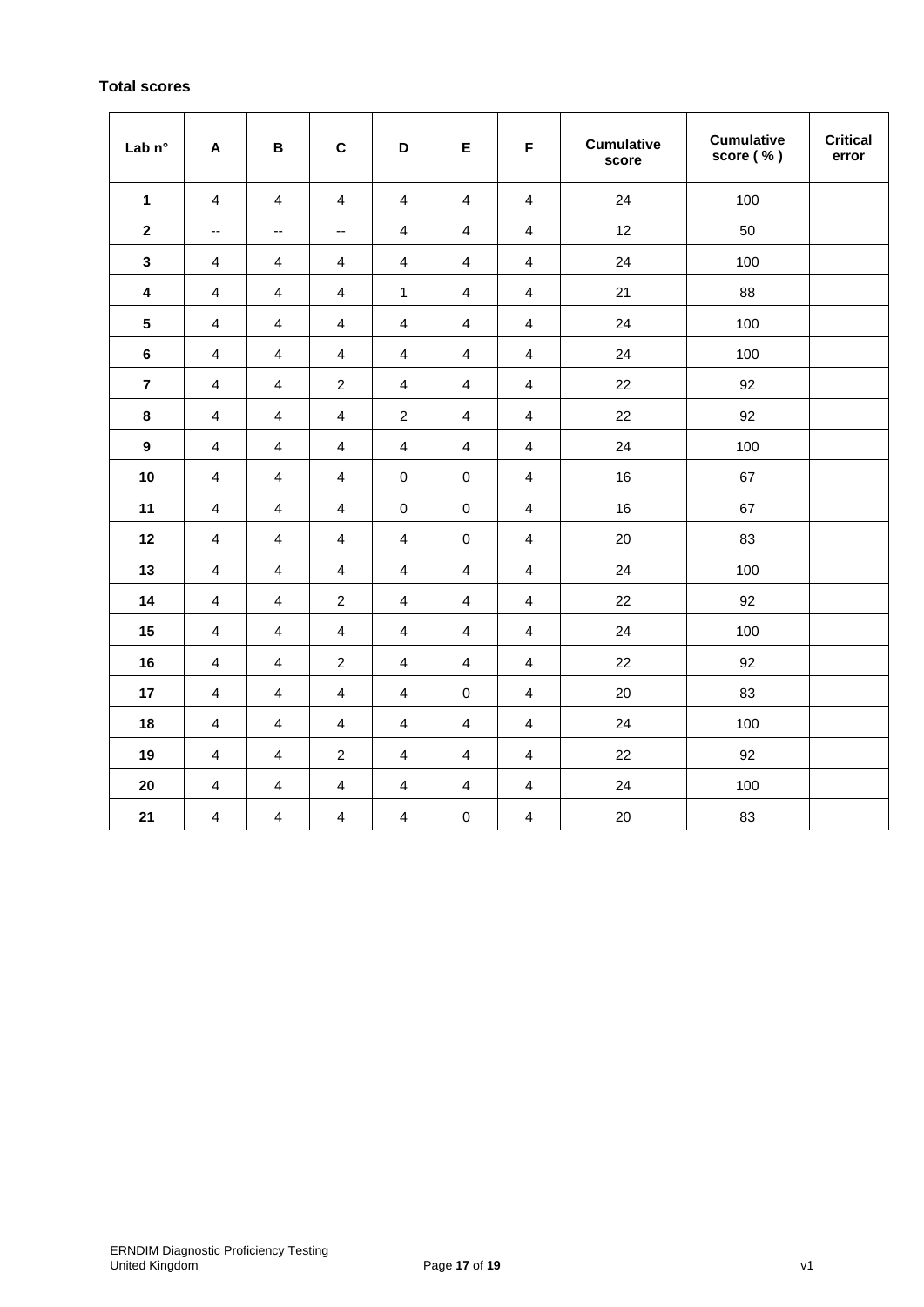## **Performance**

|                                                                                       | Number of labs | % total labs |
|---------------------------------------------------------------------------------------|----------------|--------------|
| <b>Satisfactory performers</b><br>(260 % of adequate responses)                       | 20             | 95           |
| <b>Unsatisfactory performers</b><br>(< 60 % adequate responses and/or critical error) |                | 5            |
| <b>Partial and non-submitters</b>                                                     |                | 5            |

## **Overall Proficiency**

| <b>Sample</b>        | <b>Diagnosis</b>                         | Analytical (%) | Interpretation (%) | <b>Total</b> |
|----------------------|------------------------------------------|----------------|--------------------|--------------|
|                      |                                          |                |                    | (%)          |
| <b>DPT-US-2020-A</b> | Phenylketonuria                          | 100            | 100                | 100          |
| <b>DPT-US-2020-B</b> | <b>MCADD</b>                             | 100            | 100                | 100          |
| <b>DPT-US-2020-C</b> | MPS Type 6                               | 90             | 90                 | 90           |
| <b>DPT-US-2020-D</b> | Aspartylglucosaminuria                   | 83             | 86                 | 85           |
| <b>DPT-US-2020-E</b> | Prolidase deficiency                     | 76             | 76                 | 76           |
| <b>DPT-US-2020-F</b> | Ornithine aminotransferase<br>deficiency | 100            | 100                | 100          |

## **10. Annual meeting of participants**

The annual meeting of participants could not take place this year due to the COVID pandemic. The DPT workshop was held on line on the 2<sup>nd</sup> September 2020. There were more participants able to join the meeting than normal due to it being held on line. Whether this is something we will be able to provide in future years is a matter for discussion.

We remind you that attending the annual meeting/DPT workshop is an important part of the proficiency testing. The goal of the program is to **improve** the competence of the participating laboratories, which includes the critical review of all results with a discussion about improvements.

## **11. Information from the Executive Board and the Scientific Advisory Board**

- The next ERNDIM Annual meeting will be held during the ERNDIM Workshop which will be in Rome on the 21/22 October 2021. This meeting is organised once every 4 years when there is a global ICIEM meeting outside of Europe.
- **Urine samples**: we remind you that every year, each participant must provide to the scheme organizer at least 300 ml of urine from a patient affected with an established inborn error of metabolism or "normal" urine, together with a short clinical report. If possible, please collect 1500 ml of urine: this sample can be sent to all labs participating to one of the DPT schemes. Each urine sample must be collected from a single patient (don't send urine spiked with pathological compounds). Please don't send a pool of urines, except if urine has been collected on a short period of time from the same patient. For "normal" urine, the sample must be collected from a symptomatic patient.